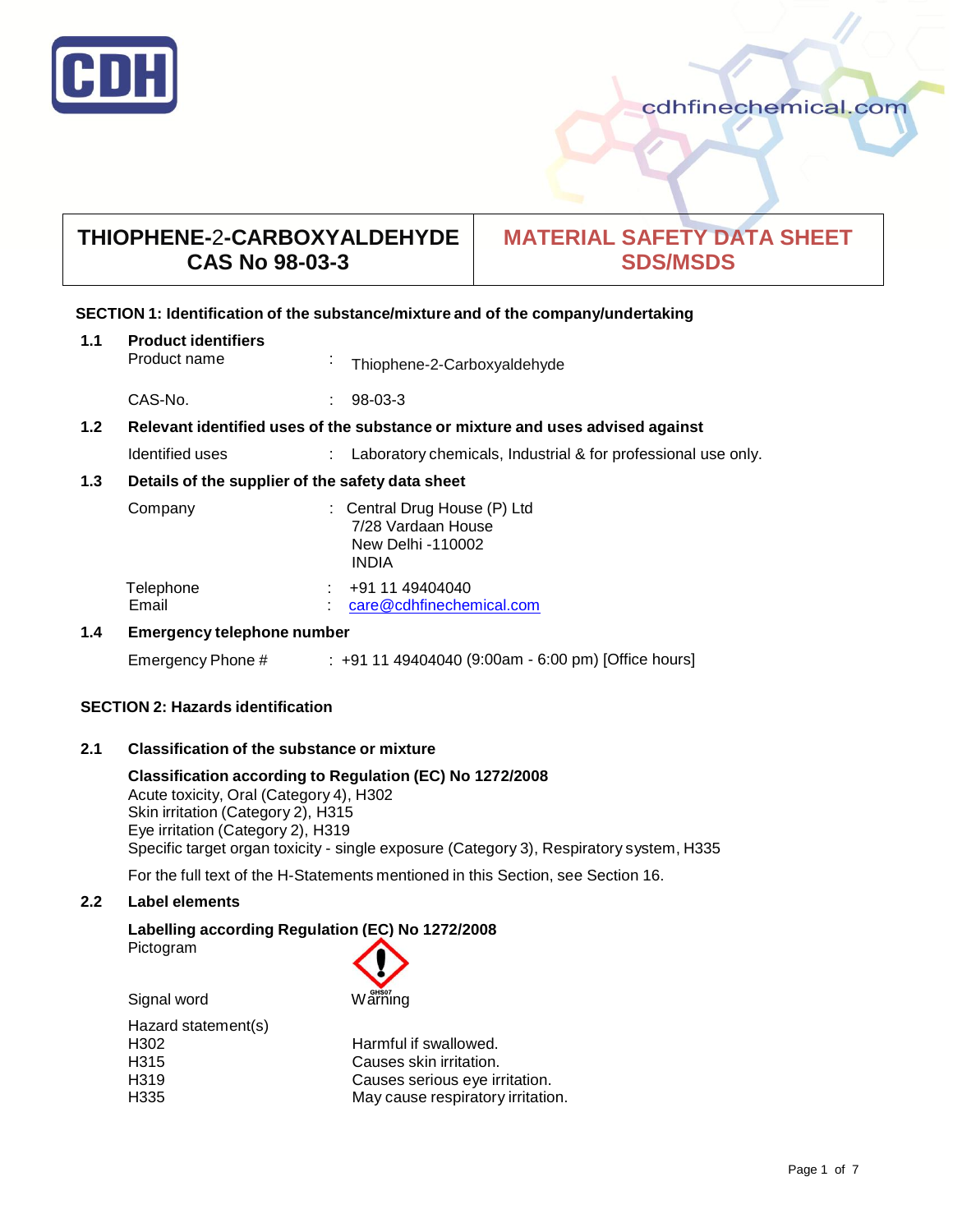| Precautionary statement(s)               |                                                                                                                                     |
|------------------------------------------|-------------------------------------------------------------------------------------------------------------------------------------|
| P <sub>280</sub>                         | Wear eye protection/face protection.                                                                                                |
| P301 + P312 + P330                       | IF SWALLOWED: Call a POISON CENTER/doctor if you feel unwell.<br>Rinse mouth.                                                       |
| $P305 + P351 + P338$                     | IF IN EYES: Rinse cautiously with water for several minutes. Remove<br>contact lenses, if present and easy to do. Continue rinsing. |
| $P337 + P313$                            | If eye irritation persists: Get medical advice/attention.                                                                           |
| Supplemental Hazard<br><b>Statements</b> | none                                                                                                                                |

#### **2.3 Other hazards**

This substance/mixture contains no components considered to be either persistent, bioaccumulative and toxic (PBT), or very persistent and very bioaccumulative (vPvB) at levels of 0.1% or higher.

### **SECTION 3: Composition/information on ingredients**

#### **3.1 Substances**

| Synonyms         | : Thenaldehyde    |  |
|------------------|-------------------|--|
| Formula          | : $C_5H_4OS$      |  |
| Molecular weight | : $112.15$ g/mol  |  |
| CAS-No.          | $98-03-3$         |  |
| EC-No.           | $: 202 - 629 - 8$ |  |

#### **Hazardous ingredients according to Regulation (EC) No 1272/2008** Classification Concentration

# **Thiophene-2-carbaldehyde**

| CAS-No. | $98-03-3$ | Acute Tox. 4; Skin Irrit. 2; Eye $\le$ = 100 % |  |
|---------|-----------|------------------------------------------------|--|
| EC-No.  | 202-629-8 | Irrit. 2; STOT SE 3; H302,                     |  |
|         |           | H315, H319, H335                               |  |

For the full text of the H-Statements mentioned in this Section, see Section 16.

#### **SECTION 4: First aid measures**

### **4.1 Description of first aid measures**

#### **General advice**

Consult a physician. Show this safety data sheet to the doctor in attendance.

#### **If inhaled**

If breathed in, move person into fresh air. If not breathing, give artificial respiration. Consult a physician.

#### **In case of skin contact**

Wash off with soap and plenty of water. Consult a physician.

### **In case of eye contact**

Rinse thoroughly with plenty of water for at least 15 minutes and consult a physician.

#### **If swallowed**

Do NOT induce vomiting. Never give anything by mouth to an unconscious person. Rinse mouth with water. Consult a physician.

# **4.2 Most important symptoms and effects, both acute and delayed**

The most important known symptoms and effects are described in the labelling (see section 2.2) and/or in section 11

**4.3 Indication of any immediate medical attention and special treatment needed** No data available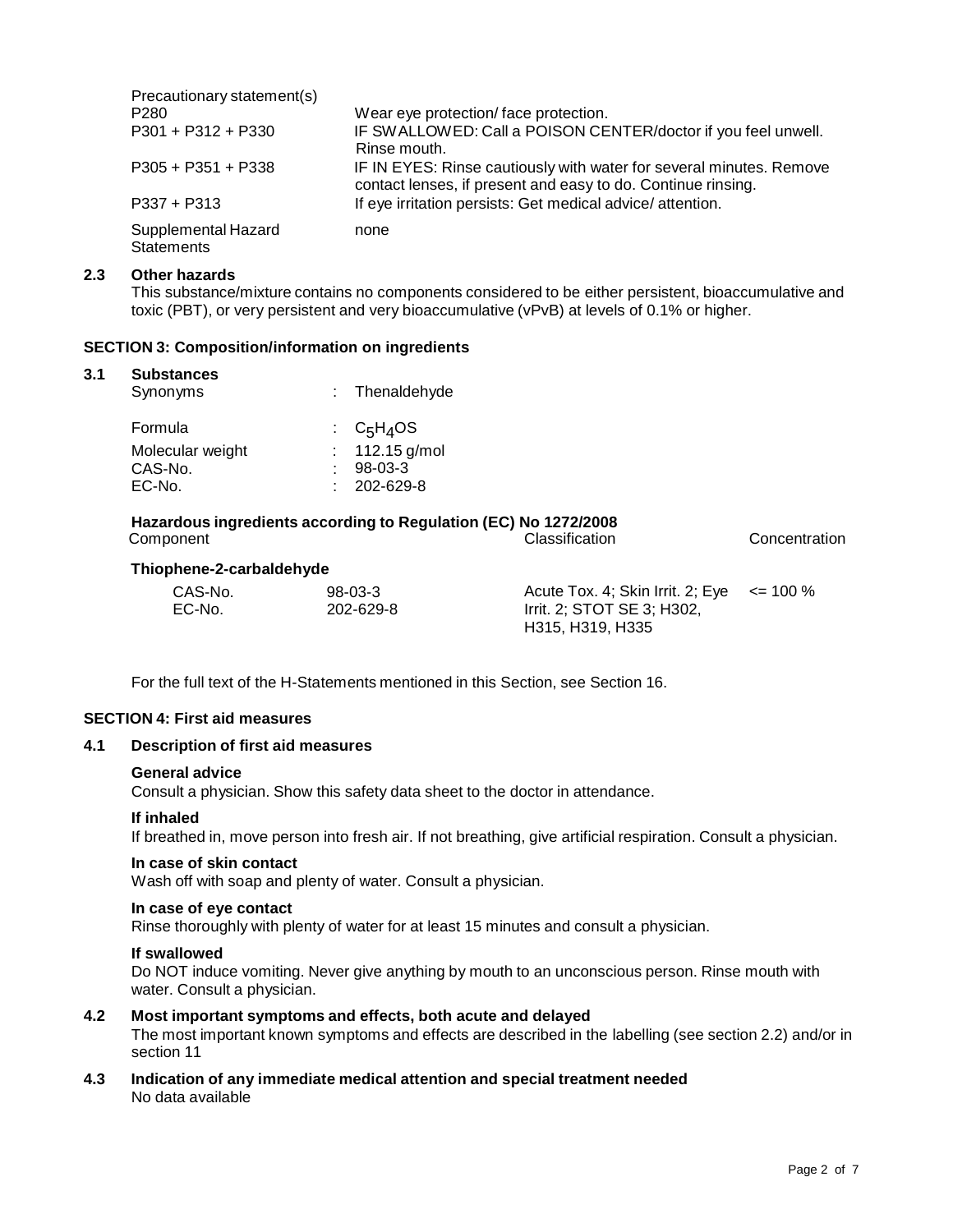# **SECTION 5: Firefighting measures**

### **5.1 Extinguishing media**

# **Suitable extinguishing media**

Use water spray, alcohol-resistant foam, dry chemical or carbon dioxide.

- **5.2 Special hazards arising from the substance or mixture** Carbon oxides, Sulphur oxides
- **5.3 Advice for firefighters** Wear self-contained breathing apparatus for firefighting if necessary.

## **5.4 Further information** Use water spray to cool unopened containers.

# **SECTION 6: Accidental release measures**

# **6.1 Personal precautions, protective equipment and emergency procedures**

Use personal protective equipment. Avoid breathing vapours, mist or gas. Ensure adequate ventilation. Remove all sources of ignition. Evacuate personnel to safe areas. Beware of vapours accumulating to form explosive concentrations. Vapours can accumulate in low areas. For personal protection see section 8.

# **6.2 Environmental precautions**

Prevent further leakage or spillage if safe to do so. Do not let product enter drains.

### **6.3 Methods and materials for containment and cleaning up**

Contain spillage, and then collect with an electrically protected vacuum cleaner or by wet-brushing and place in container for disposal according to local regulations (see section 13). Keep in suitable, closed containers for disposal.

# **6.4 Reference to other sections**

For disposal see section 13.

### **SECTION 7: Handling and storage**

### **7.1 Precautions for safe handling**

Avoid contact with skin and eyes. Avoid inhalation of vapour or mist. Keep away from sources of ignition - No smoking.Take measures to prevent the build up of electrostatic charge.

For precautions see section 2.2.

# **7.2 Conditions for safe storage, including any incompatibilities**

Store in cool place. Keep container tightly closed in a dry and well-ventilated place.

Recommended storage temperature 2 - 8 °C

Store under inert gas. Storage class (TRGS 510): Combustible liquids

### **7.3 Specific end use(s)**

Apart from the uses mentioned in section 1.2 no other specific uses are stipulated

# **SECTION 8: Exposure controls/personal protection**

# **8.1 Control parameters**

# **8.2 Exposure controls**

# **Appropriate engineering controls**

Handle in accordance with good industrial hygiene and safety practice. Wash hands before breaks and at the end of workday.

# **Personal protective equipment**

# **Eye/face protection**

Face shield and safety glasses Use equipment for eye protection tested and approved under appropriate government standards such as NIOSH (US) or EN 166(EU).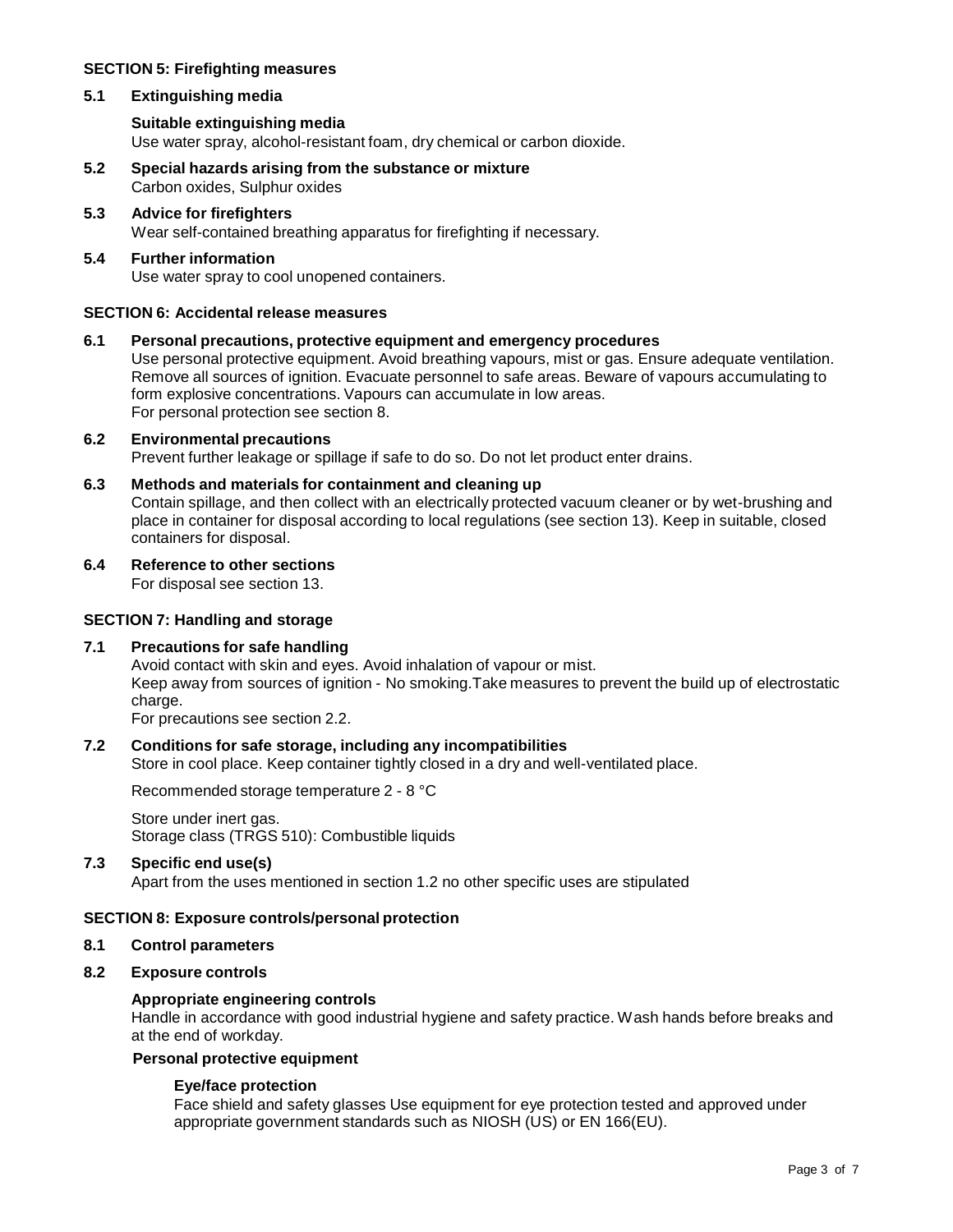### **Skin protection**

Handle with gloves. Gloves must be inspected prior to use. Use proper glove removal technique (without touching glove's outer surface) to avoid skin contact with this product. Dispose of contaminated gloves after use in accordance with applicable laws and good laboratory practices. Wash and dry hands.

### **Body Protection**

Complete suit protecting against chemicals, The type of protective equipment must be selected according to the concentration and amount of the dangerous substance at the specific workplace.

### **Respiratory protection**

Where risk assessment shows air-purifying respirators are appropriate use (US) or type ABEK (EN 14387) respirator cartridges as a backup to enginee protection, use a full-face supplied air respirator. Use respirators and components tested and approved under appropriate government standards such as NIOSH (US) or CEN (EU).

### **Control of environmental exposure**

Prevent further leakage or spillage if safe to do so. Do not let product enter drains.

# **SECTION 9: Physical and chemical properties**

### **9.1 Information on basic physical and chemical properties**

| a) | Appearance                                         | Form: liquid                                 |
|----|----------------------------------------------------|----------------------------------------------|
| b) | Odour                                              | No data available                            |
| c) | <b>Odour Threshold</b>                             | No data available                            |
| d) | рH                                                 | No data available                            |
| e) | Melting point/freezing<br>point                    | No data available                            |
| f) | Initial boiling point and<br>boiling range         | 198 °C - lit.<br>75 - 77 °C at 15 hPa - lit. |
| g) | Flash point                                        | 77 °C - closed cup                           |
| h) | Evaporation rate                                   | No data available                            |
| i) | Flammability (solid, gas)                          | No data available                            |
| j) | Upper/lower<br>flammability or<br>explosive limits | No data available                            |
| k) | Vapour pressure                                    | No data available                            |
| I) | Vapour density                                     | No data available                            |
| m) | Relative density                                   | 1.2 g/mL at 25 °C                            |
| n) | Water solubility                                   | No data available                            |
| O) | Partition coefficient: n-<br>octanol/water         | No data available                            |
| p) | Auto-ignition<br>temperature                       | No data available                            |
| q) | Decomposition<br>temperature                       | No data available                            |
| r) | Viscosity                                          | No data available                            |
| s) | <b>Explosive properties</b>                        | No data available                            |
| t) | Oxidizing properties                               | No data available                            |
|    |                                                    |                                              |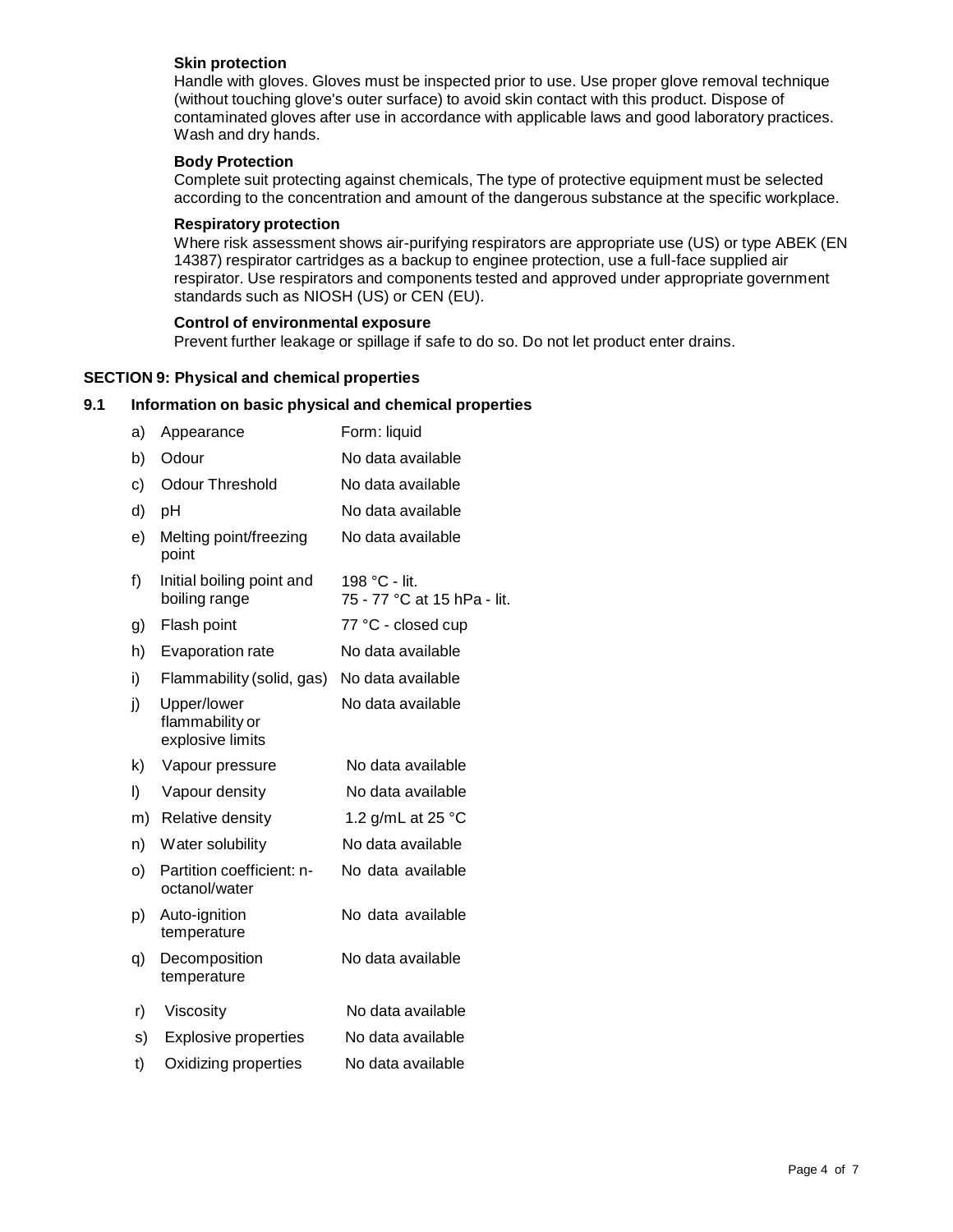#### **9.2 Other safety information** No data available

# **SECTION 10: Stability and reactivity**

- **10.1 Reactivity** No data available
- **10.2 Chemical stability** Stable under recommended storage conditions.
- **10.3 Possibility of hazardous reactions** No data available
- **10.4 Conditions to avoid** Heat, flames and sparks.
- **10.5 Incompatible materials** Strong bases, Strong oxidizing agents, Strong reducing agents
- **10.6 Hazardous decomposition products** Hazardous decomposition products formed under fire conditions. - Carbon oxides, Sulphur oxides Other decomposition products - No data available In the event of fire: see section 5

### **SECTION 11: Toxicological information**

# **11.1 Information on toxicological effects**

# **Acute toxicity**

LD50 Oral - Rat - 915 mg/kg(Thiophene-2-carbaldehyde)

**Skin corrosion/irritation** Skin - Rabbit(Thiophene-2-carbaldehyde) Result: Mild skin irritation - 24 h

# **Serious eye damage/eye irritation**

Eyes - Rabbit(Thiophene-2-carbaldehyde) Result: Moderate eye irritation

**Respiratory or skin sensitisation** No data available(Thiophene-2-carbaldehyde)

**Germ cell mutagenicity** No data available(Thiophene-2-carbaldehyde)

### **Carcinogenicity**

IARC: No component of this product present at levels greater than or equal to 0.1% is identified as probable, possible or confirmed human carcinogen by IARC.

# **Reproductive toxicity**

No data available(Thiophene-2-carbaldehyde)

**Specific target organ toxicity - single exposure**

Inhalation - May cause respiratory irritation.(Thiophene-2-carbaldehyde)

**Specific target organ toxicity - repeated exposure** No data available

### **Aspiration hazard**

No data available(Thiophene-2-carbaldehyde)

# **Additional Information**

RTECS: XM8135000

To the best of our knowledge, the chemical, physical, and toxicological properties have not been thoroughly investigated.(Thiophene-2-carbaldehyde)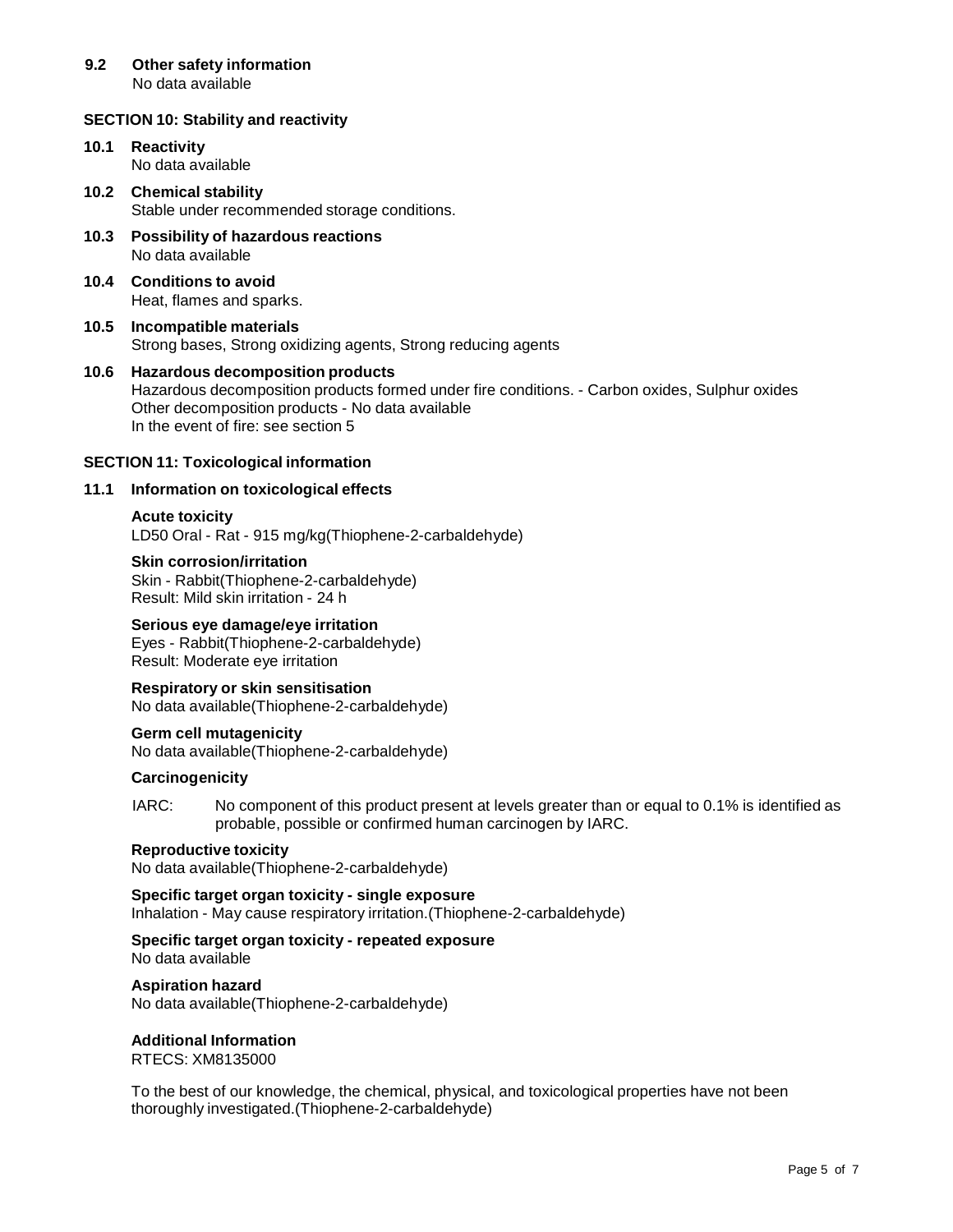# **SECTION 12: Ecological information**

- **12.1 Toxicity** No data available
- **12.2 Persistence and degradability** No data available
- **12.3 Bioaccumulative potential** No data available
- **12.4 Mobility in soil** No data available(Thiophene-2-carbaldehyde)

### **12.5 Results of PBT and vPvB assessment** This substance/mixture contains no components considered to be either persistent, bioaccumulative and toxic (PBT), or very persistent and very bioaccumulative (vPvB) at levels of 0.1% or higher.

**12.6 Other adverse effects** No data available

# **SECTION 13: Disposal considerations**

### **13.1 Waste treatment methods**

#### **Product**

This combustible material may be burned in a chemical incinerator equipped with an afterburner and scrubber. Offer surplus and non-recyclable solutions to a licensed disposal company.

#### **Contaminated packaging**

Dispose of as unused product.

#### **SECTION 14: Transport information**

|      | 14.1 UN number<br>$ADR/RID: -$ |                                                                                                            | $IMDG: -$                        | IATA: -  |
|------|--------------------------------|------------------------------------------------------------------------------------------------------------|----------------------------------|----------|
|      | IMDG:<br>IATA:                 | 14.2 UN proper shipping name<br>ADR/RID: Not dangerous goods<br>Not dangerous goods<br>Not dangerous goods |                                  |          |
|      | $ADR/RID: -$                   | 14.3 Transport hazard class(es)                                                                            | $IMDG: -$                        | IATA: -  |
| 14.4 | Packaging group<br>ADR/RID: -  |                                                                                                            | $IMDG: -$                        | IATA: -  |
|      | ADR/RID: no                    | 14.5 Environmental hazards                                                                                 | <b>IMDG Marine pollutant: no</b> | IATA: no |
|      |                                |                                                                                                            |                                  |          |

**14.6 Special precautions for user** No data available

### **SECTION 15: Regulatory information**

| 15.1 | Safety, health and environmental regulations/legislation specific for the substance or mixture |
|------|------------------------------------------------------------------------------------------------|
|      | This safety datasheet complies with the requirements of Regulation (EC) No. 1907/2006.         |
| 15.2 | <b>Chemical safety assessment</b>                                                              |
|      | For this product a chemical safety assessment was not carried out                              |
|      |                                                                                                |
|      | <b>SECTION 16: Other information</b>                                                           |

### **Full text of H-Statements referred to under sections 2 and 3.**

H302 Harmful if swallowed